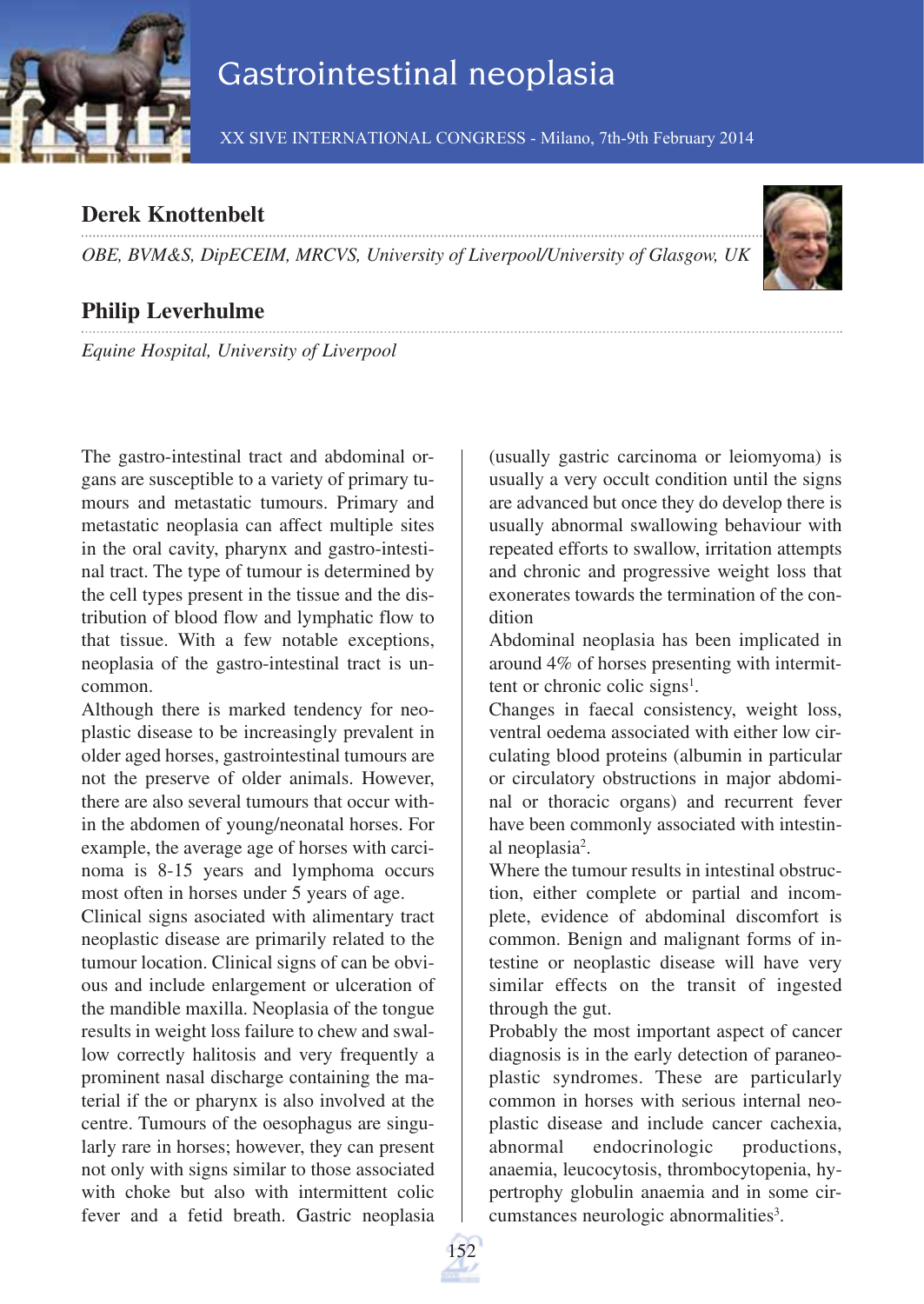In summary, intestinal neoplasia of either primary or secondary nature has generally been associated with geriatric horses presenting with signs including:

- Weight loss
- Intermittent, progressive or acute onset, non-responsive, colic
- Variable faecal consistency with fecal blood
- Intermittent undulent pyrexia
- Lethargy and anemia
- Anorexia and salivation

Gastric neoplasia is very rare in horses accounting for 1.5% of all equine neoplasms, but it is an impportant clinical entity in view of its very aggressive pathological behaviour<sup>4</sup>. By far the commonest gastric tumour in horses is gastric squamous cell carcinoma which primarily affects the squamous region of the stomach. This is one of the most aggressive tumours occurring in the horse. Since the advent of gastroscopy and the routine examination of horses for gastric ulceration syndromes, early diagnosis is now possible. Whether this is in the horse's best interest not is another issue because there is little that can be done about this disease at the present time. In humans, adenocarcinoma accounts for >90% of gastric neoplasms; risk factors associated with the development of human gastric neoplasia include *Helicobacter spp*. infection. *Helicobacter spp*. infection has been reported as a possible cause of equine glandular ulcers in horses, but its relationship to equine gastric neoplasia is unknown. The risk of adenocarcinoma in the horse is relatively low considering the 1:1 ratio of squamous: glandular epithelium14. Other potential predisposing factors reported in horses include dietary excesses (ni-

| TABLE 1 - Table showing the reported gastrointestinal tumours of horses. |                         |                                       |                                    |                             |                  |  |  |  |  |  |
|--------------------------------------------------------------------------|-------------------------|---------------------------------------|------------------------------------|-----------------------------|------------------|--|--|--|--|--|
| <b>Anatomic location</b>                                                 | <b>Tumour</b> type      | Primary (P)/<br><b>Metastatic (M)</b> | <b>Pathologic</b><br>behaviour (#) | <b>Incidence</b><br>$($ ##) | <b>Reference</b> |  |  |  |  |  |
| <b>ESOPHAGUS</b>                                                         | Squamous cell carcinoma | P                                     | M                                  | $+$                         | 5                |  |  |  |  |  |
| <b>STOMACH</b>                                                           | <b>Gastric Polyp</b>    | $\mathbf{P}$                          | <sub>B</sub>                       | $+$                         | 6                |  |  |  |  |  |
|                                                                          | Leiomyosarcoma          | $\overline{P}$                        | M                                  | $+$                         | $\mathbf{C}$     |  |  |  |  |  |
|                                                                          | Lymphoma                | P/S                                   | M                                  | $++$                        | $\overline{7}$   |  |  |  |  |  |
|                                                                          | Squamous cell carcinoma | P                                     | M                                  | $+++$                       | 8d               |  |  |  |  |  |
| <b>SMALL INTESTINE</b>                                                   | Adenocarcinoma          | P                                     | M                                  | $+$                         | 9e               |  |  |  |  |  |
|                                                                          | Leiomyoma / ~sarcoma    | $\overline{P}$                        | B/M                                | $+$                         |                  |  |  |  |  |  |
|                                                                          | Lipoma                  | $\overline{P}$                        | B                                  | $++++$                      | 10 <sub>f</sub>  |  |  |  |  |  |
|                                                                          | Lymphoma                | P/M                                   | M                                  | $+++$                       | $^{11}$ g        |  |  |  |  |  |
| <b>CECUM</b>                                                             | Adenocarcinoma          | P                                     | M                                  | $+++$                       |                  |  |  |  |  |  |
|                                                                          | Lymphoma                | P/M                                   | M                                  | $++$                        |                  |  |  |  |  |  |
|                                                                          | Neurofibroma            | P                                     | B                                  | $+$                         |                  |  |  |  |  |  |
| <b>LARGE COLON</b>                                                       | Adenocarcinoma          | $\mathbf{P}$                          | M                                  | $++$                        | $h$              |  |  |  |  |  |
|                                                                          | Lymphoma                | P/M                                   | M                                  | $+++$                       | $12_i$           |  |  |  |  |  |
| <b>SMALL COLON</b>                                                       | Lipoma                  | P                                     | B                                  | $++++$                      |                  |  |  |  |  |  |
|                                                                          | Leimyosarcoma           | P                                     | M                                  | $+$                         |                  |  |  |  |  |  |
| <b>RECTUM</b>                                                            | Lipoma                  | $\mathbf{P}$                          | B                                  | $++++$                      |                  |  |  |  |  |  |
|                                                                          | Polyp                   | $\overline{P}$                        | B                                  | $++$                        |                  |  |  |  |  |  |
|                                                                          | Lymphoma                | P/M                                   | M                                  | $+++$                       |                  |  |  |  |  |  |
| <b>PERITONEUM</b>                                                        | Mesothelioma            | $\mathbf{P}$                          | M                                  | $++$                        | $13 \frac{1}{1}$ |  |  |  |  |  |
|                                                                          | Fibrosarcoma            | P                                     | M                                  | $+$                         |                  |  |  |  |  |  |

Key: # [pathological behaviour - M = malignant; B = benign; V = variable: # ## + = recorded cases but extremely rare;  $++$  = rare but regularly reported single cases;  $++$  = case series of rare cases reported;  $++$  + = relatively common.

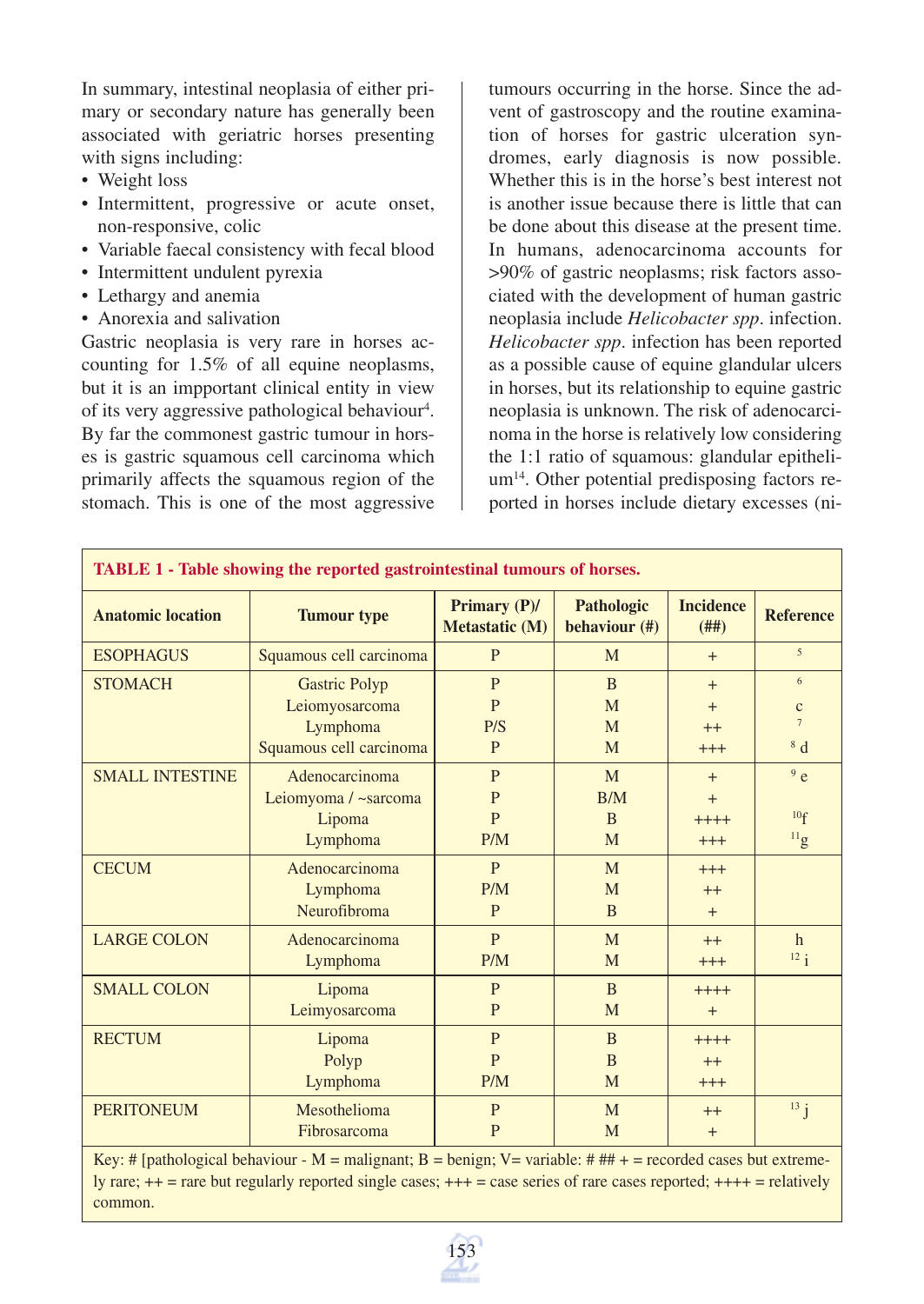trosamines) or deficiencies (proteins, trace minerals, riboflavin, vitamin A, vitamin E) and chronic irritation<sup>15,16</sup>.

In horses, squamous cell carcinoma (SCC) is the most common gastric neoplasm and accounts for  $3-4\%$  of all SCC cases  $4,17,18$ . One report suggests that gastric SCC is the most prevalent primary neoplasm of the gastrointestinal tract<sup>18</sup>. Another report suggested an equivalent prevalence of primary intestinal lymphoma14. Other gastric neoplasms previously reported in the horse include leiomyoma, leiomyosarcoma, gastrointestinal stromal tumour, papilloma, a benign polyp, mesothelioma and lymphoma<sup>4,6,19,20</sup>. The history and clinical signs associated with gastric neoplasia are frequently vague and seldom localise the disease process to the stomach. The prognosis is grave because surgical resection of equine gastric neoplasms is impossible.

Critically the tumours are frequently advanced by the time a diagnosis is made and widespread transcoelomic and lymphatic / haematologic spread has occurred. Metastasis is common. The condition is best regarded as fatal and most horses die or require early euthanasia. However, wth the increasing use of gastroscopy, it is likely that earier lesions will be decteted and then some treament options may open up.

In 24 gastric neoplasms in one report, 19 were squamous cell carcinoma, 2 were leiomyoma, and one lymphoma, 1 mesothelioma and 1 adenocarcinoma were reported. The mean age for gastric tumours in this study was 18 years, higher than previously reported. There was no sex or breed predilection; this also differs from previous reports $14$ .

A variety of other neoplastic conditions affects the intestinal tract in addition and some



*Figure 1 - Gastric carcinoma. Gastric carcinoma can usually be easiy seen endoscopically. It is very often aggressive and highly desrtuctive and rapidly inavdes the stomach wall to metastasise via the blood and lymphatic routes as well as trans-celomically so that secondary tumours are liable to found at any body site. It is possibly the most malignant of all euine neoplasms.*

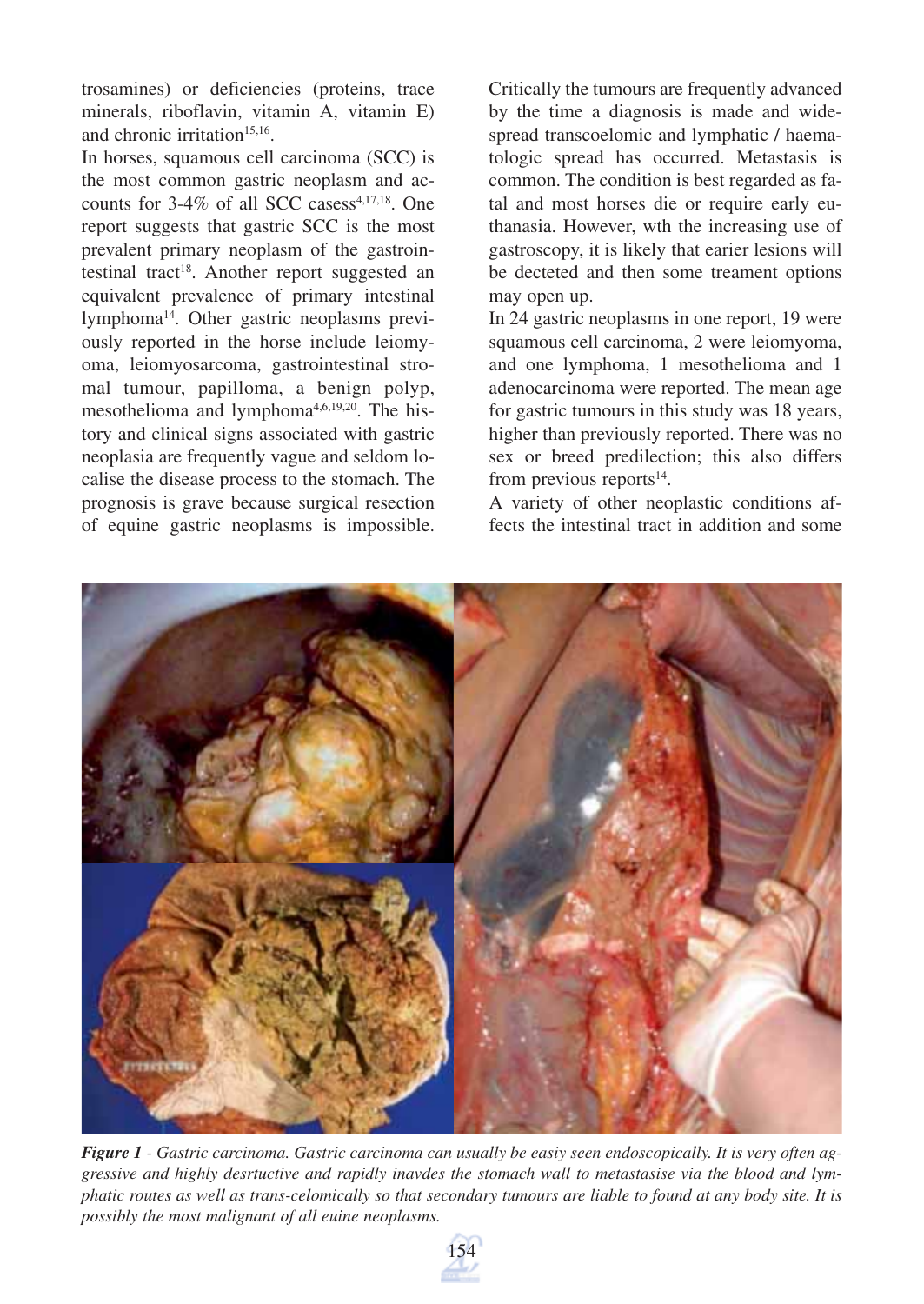| TABLE 2 - Summary of case reports/series of equine gastric neoplasia. |                                                                       |                                                                      |                             |                           |                                               |                                                                                                                                                             |                         |  |  |  |
|-----------------------------------------------------------------------|-----------------------------------------------------------------------|----------------------------------------------------------------------|-----------------------------|---------------------------|-----------------------------------------------|-------------------------------------------------------------------------------------------------------------------------------------------------------------|-------------------------|--|--|--|
| <b>REF</b>                                                            | <b>Tumour</b>                                                         | N                                                                    | Age                         | <b>Sex</b>                | <b>Breed</b>                                  | <b>Presenting Sign</b>                                                                                                                                      | <b>Outcome</b>          |  |  |  |
| (14)                                                                  | <b>SCC</b><br>leiomyoma<br>lymphoma<br>mesothelioma<br>adenocarcinoma | 19<br>$\overline{2}$<br>$\mathbf{1}$<br>$\mathbf{1}$<br>$\mathbf{1}$ | Range 9-25 y<br>Median 18 y | 58% G<br>38% F<br>4% M    | 38% QH,<br>21% Arab,<br>16% QHX,<br>25% other | Inappetance (71%),<br>Weight loss (58%),<br>Lethargy (29%),<br>Hypersalivation (29%),<br>Colic (21%),<br>Pyrexia (21%),<br>Halitosis (8%),<br>Choke $(4\%)$ | 22 euthanased<br>2 died |  |  |  |
| (21)                                                                  | <b>SCC</b>                                                            |                                                                      | 12                          | M                         | SB                                            | Anorexia, Cough,<br>colic, 2w                                                                                                                               | Euthanasia              |  |  |  |
| $(8)$                                                                 | <b>SCC</b>                                                            |                                                                      | 10                          | $\overline{\mathrm{F}}$   | Walking<br>Horse                              | Colic, anorexia, 10 d                                                                                                                                       | Died                    |  |  |  |
|                                                                       | <b>SCC</b>                                                            |                                                                      | $\overline{9}$              | G                         | <b>TB</b>                                     | Anorexia, weight loss 3m                                                                                                                                    | Died                    |  |  |  |
|                                                                       | <b>SCC</b>                                                            |                                                                      | 15                          | $\boldsymbol{\mathrm{F}}$ | Appaloosa                                     | Anorexia, weight loss 1m                                                                                                                                    | Died                    |  |  |  |
|                                                                       | <b>SCC</b>                                                            |                                                                      | 10                          | $\mathbf G$               | <b>XB</b>                                     | Anorexia, weight loss 3m                                                                                                                                    | Euthanasia              |  |  |  |
|                                                                       | <b>SCC</b>                                                            |                                                                      | 14                          | F                         | Palamino                                      | Anorexia, weight loss 2w                                                                                                                                    | Euthanasia              |  |  |  |
|                                                                       | <b>SCC</b>                                                            |                                                                      | 13                          | F                         | TB                                            | Lethargy, fever, anorexia,<br>weight loss 3w                                                                                                                | Euthanasia              |  |  |  |
| (22)                                                                  | <b>SCC</b>                                                            |                                                                      | 15                          | $\mathbf G$               | QH                                            | Chronic intermittent colic                                                                                                                                  | Euthanasia              |  |  |  |
| $6$                                                                   | Hyperplastic<br>polyp                                                 |                                                                      | 13                          | $\overline{G}$            | Arab                                          | Acute colic                                                                                                                                                 | Euthanasia              |  |  |  |
| (19)                                                                  | Leiomyosarcoma                                                        |                                                                      | 12                          | $\overline{G}$            | TB                                            | Anorexia, weight loss,<br>intermittent fever                                                                                                                | Euthanasia              |  |  |  |
| (23)                                                                  | <b>SCC</b>                                                            | 5                                                                    |                             |                           |                                               |                                                                                                                                                             |                         |  |  |  |
| (24)                                                                  | <b>SCC</b>                                                            |                                                                      | 20                          | G                         | <b>XB</b>                                     | Anorexia, cough, colic 2w                                                                                                                                   | Euthanasia              |  |  |  |
| (25)                                                                  | <b>SCC</b>                                                            |                                                                      | 17                          | G                         | Paint                                         | Respiratory distress,<br>severe weight loss,<br>anorexia, lethargy                                                                                          | Euthanasia              |  |  |  |
|                                                                       | <b>SCC</b>                                                            |                                                                      | 9                           | M                         | QH                                            | Lethargy, weight loss 2m                                                                                                                                    | Euthanasia              |  |  |  |
|                                                                       | <b>SCC</b>                                                            |                                                                      | 17                          | $\mathbf G$               | Arab                                          | Weight loss, anorexia,<br>lethargy 2-3w                                                                                                                     | Euthanasia              |  |  |  |
| $SCC =$ squamous cell carcinoma.                                      |                                                                       |                                                                      |                             |                           |                                               |                                                                                                                                                             |                         |  |  |  |

have profound and acute signs while the majority are insidious and very difficult to both investigate and treat.

- Since the early signs of intetsinal neoplasia are usually very subtle or subclinical, there is wide variation in duration of clinical signs prior to presentation.
- The most common presenting clinical sign is inappetance  $(71\%)^{2,10-13}$  which most likely occurs because of one or more of the following
- Space-occupying mass in the lumen of the stomach, abdominal pain (colic) which may be asociated with swallowing or after eating, gastric ulceration, oesophagitis, oesophageal obstruction and eructation
	- Eructation is usually accompanied by a necrotic odour
	- Repeated bruxism and gagging and arching of the neck after swallowing, and very slow eating are likely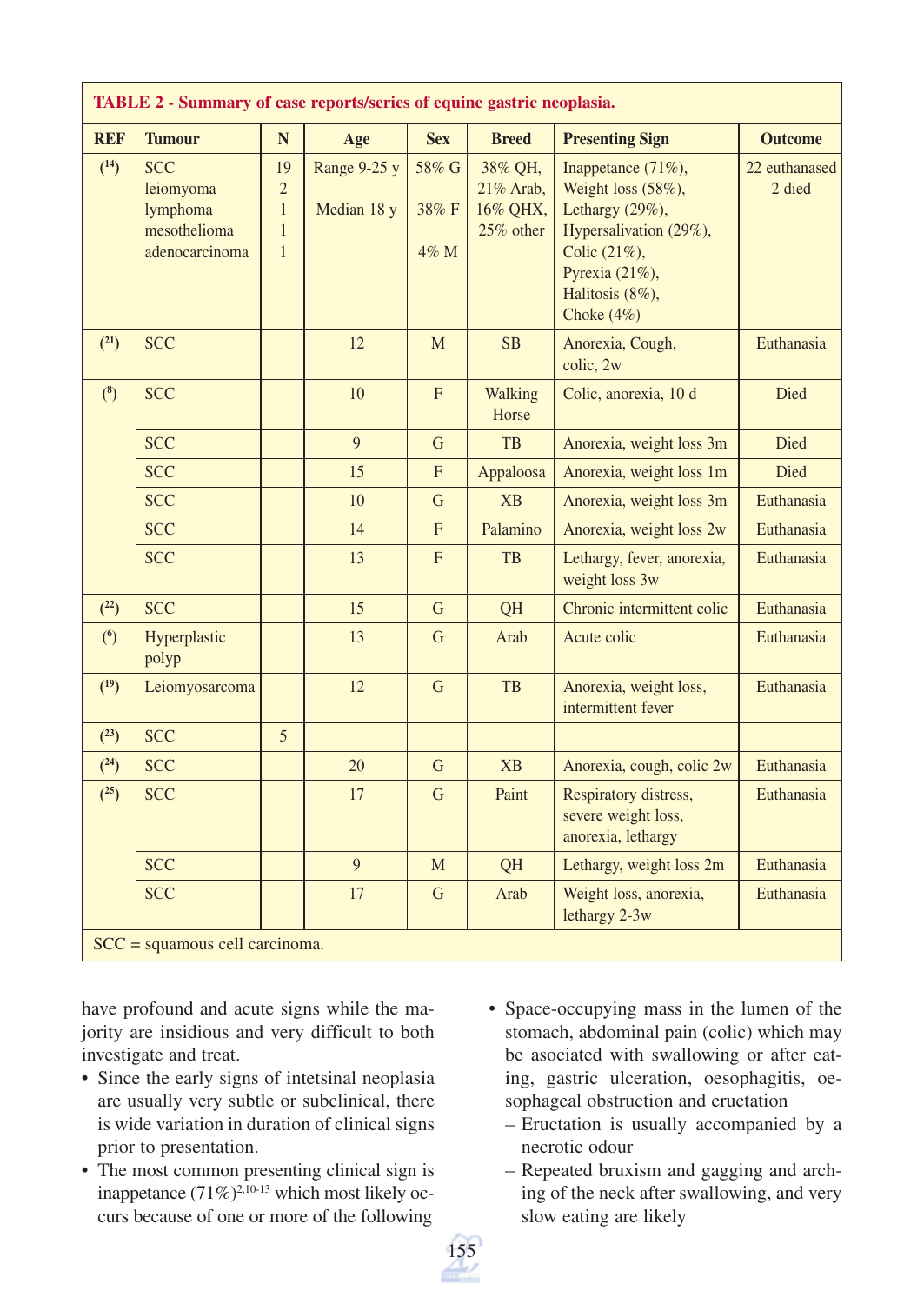- Diarrhoea is a feature of infiltrative neoplastic disease
- Other clinical signs reported include:
	- Weight loss is generally associated with inappetance and cachexia and is commonly reported in gastric and intestinal neoplasia
	- Colic may be associated with pain because of impaired gastric outflow and/or abdominal metastases. The pedunculated liopma is a common cause of strangulating colic in older horses and donkeys
	- Tachycardia is associated with anxiety, abdominal pain and anaemia
	- Hypersalivation is associated with narrowing of distal oesophageal lumen into the cardia because of either distal oesophageal hypertrophy or neoplastic infiltrates
	- Fever is commonly associated with SCC and is likely associated with inflammation secondary to neoplasia, immune response to a necrotic mass or leakage of ingesta into the peritoneum<sup>14</sup>
	- Lethargy / anaemia
	- $-$  Oesphageal obstruction<sup>14</sup>.

Confirmation of the diagnosis of alimentary tract neoplasia can be extremely challenging because the signs are not pathognomonic in anyway. Most of the conventional diagnostic tests including haematology and biochemistry may support the diagnosis of neoplasia but extremely rarely do they confirm that that is the definitive diagnosis. In terms of the haematology associated with intestine neoplasia, the changes are similar to those that would be consistent with diagnosis of neoplastic disease in other sites. A normal city monochromatic anaemia of chronic disease is the most likely evidence of any neoplastic disease but is also associated with chronic inflammatory responses in any site body. They may be evidence blood loss into the gastrointestinal tract and in this event the anaemia may be more profound and there may even be haemolytic anaemia sector as a result of lymphoma.

The diagnostic evaluation of gastric or gastrointestinal neoplasia is appropriate in any horse presenting with any of the clinical symptoms outlined above and should consist of a detailed history, complete physical examination including careful rectal examination,

routine heamatology and biochemistry, and peritoneal fluid analysis. Endoscopy, transabdominal ultrasonography, laparoscopy and laparotomy can be used to further evaluate the  $case<sup>26</sup>$ 

- 1. **Rectal examination** may reveal abnormal findings in up to 67% of abdominal neoplasia cases; findings may include abnormal mass(es), small intestinal distension and caecal impaction<sup>14</sup>. Rectal palpation is therefore valuable but negative findings do not exclude metastatic disease because the tumours may be too small or maybe restricted to inaccessible parts of the abdominal cavity. Rectal examination can detect subtle changes in the texture and thickness of the intestinal wall, lymph node enlargement and quite commonly a gritty texture in horses with carcinomatosis (East in all M savage CJ (1998) abdominal neoplasia (excluding urogenital tract). Veterinary clinics of North America equine practice 14:475-493).
- 2. **Routine haematological analyses** usually show non-specific markers of chronic inflammation, such as hypoalbuminemia, hyperglobulinemia and hyperfibrinogenemia. Anaemia tends to be the most common clinical pathological abnormality8,14. In one case series, 19% of cases showed elevation in liver specific enzymes and all of these had liver metastases. Hypercalcemia of malignancy has been reported in cases of gastric neoplasia14. Leucocytosis and hyperfibrinogenaemia common findings associated with intestine neoplastic disorders. Quite commonly there is any concurrent hypoalbuminaemia caused by inflammation of the bowel wall with secretion of popular. Infiltrative bowel disease results simultaneously in the failure of absorption of protein and therefore be common protein balance results in a increase in globulin and the decrease in public - this can be detected by using serum electrophoresis tests. However all these non-specific can simply indicate that there is chronic inflammation and some evidence of failure to absorb and excessive secretion or exudation into the bowel lumen.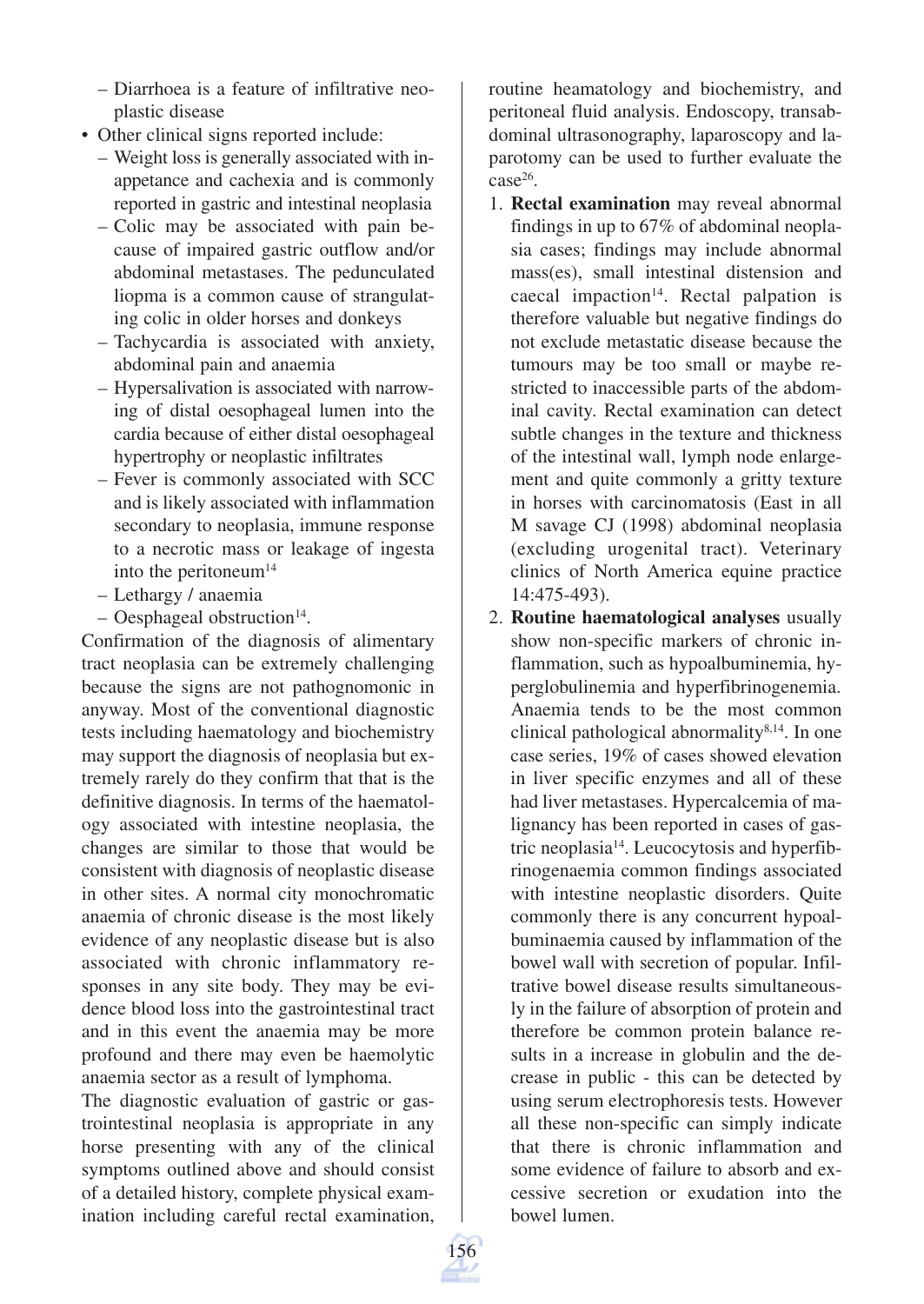- 3. **Faecal analysis** can be performed relatively easily and can sometimes provide very valuable information. This includes the detection of faecal occult blood by the use of a validated commercially available test (Succeed™). The old-fashioned rather crude method of testing for intestinal bleeding is no longer acceptable. The advantage with the commercial test is that it establishes the presence of haemoglobin and also of albumin and so in combination this can provide very useful information in respect of potential gastrointestinal ulceration syndromes. When this test is interpreted alongside the other haematological biochemical and clinical parameters, a diagnosis or a presumed diagnosis of intestinal neoplasia can be supported in many cases.
- 4. **Rectal biopsy** as contributed significantly to the diagnosis of some cases of intestinal neoplasia and in particular lymphoma (Lindberg R, Nygren A, Persson SG (1996) rectal biopsy diagnosis in horses with clinical signs of intestinal disorders a retrospective study of 116 cases. Equine veterinary Journal 28:275-284). There is considerable controversy over the value of this test but positive results are definitive. The problem is that there are a large number of false negatives. This test is easily performed and where the results are positive it is an extremely easy and safe diagnostic aid.
- 5. **Peritoneocentesis** can occasionally identify neoplasia if the tumour is exfoliated and that the cells are shared into the abdominal cavity. The most significant tumour in this respect is gastric squamous cell carcinoma but adenocarcinoma and mesothelioma can also be identified (McKenzie EC, Mills JN, Bolton JR (1997) gastric squamous cell carcinoma in three horses. Australian veterinary Journal 75:480 - 483) (Harps O, Brumhard J, Bartmann CP. et al., (1996) Ascites as a result of peritoneal mesothelioma is in a horse. Tierarztl Pract 24:270- 274). Neoplastic cells from a primary gastric SCC will only rarely be observed in peritoneal fluid. Therefore, the absence of inflammatory or neoplastic cells in peri-

toneal fluid does not exclude a diagnosis of gastric neoplasia.14,26

- 6. **Endoscopic biopsy** is frequently non-diagnostic, but should still be performed. Gastroscopy should be performed if clinical signs and clinical pathological data suggest gastric disease, but failure to identify an abnormality does not rule out gastric neoplasia.
- 7. **Ultrasonography** has become a very widely used aspect of the investigation of intestinal disease and with increasingl sophisticated equipment the depth and resolution is becoming much more acceptable. In particular the infiltrative bowel diseases and localised masses can be identified relatively easily provided they are within the range of the equipment being used. It has been used for diagnosis of gastritis, impaction, distension and neoplasia. There is the inevitable constraint on the available machine but the large colon and caecum as well as at least part of the small intestine and stomach can be imaged with even relatively ordinary equipment. Ultrasonographic findings may include a heterogenous mass in the left side of the abdomen associated with the greater curvature of the stomach. Metastatic lesions may be identified in the liver, spleen, omentum and peritoneum, and peritoneal effusions may also be identified. In one study, ultrasound findings strongly correlated with post mortem findings, making it a valuable diagnostic tool for investigation of gastrointestinal disease<sup>14</sup>. Abdominocentesis will vary from normal, if the mass is confined within the stomach, to an exudate if the mass has spread.

No successful treatment of any gastric neoplasia has been reported. Treatment of most abdominal neoplasia is restricted in horses because of poor accessibility of much of the abdominal viscera, the financial constraints of extensive surgical procedures and the lack of chemotherapeutic options. However, the most important constraint is a result of the advanced stage of disease by the time diagnosis is reached. Focal lesions and more particularly focal benign lesions can sometimes be surgically corrected. There are reports of suc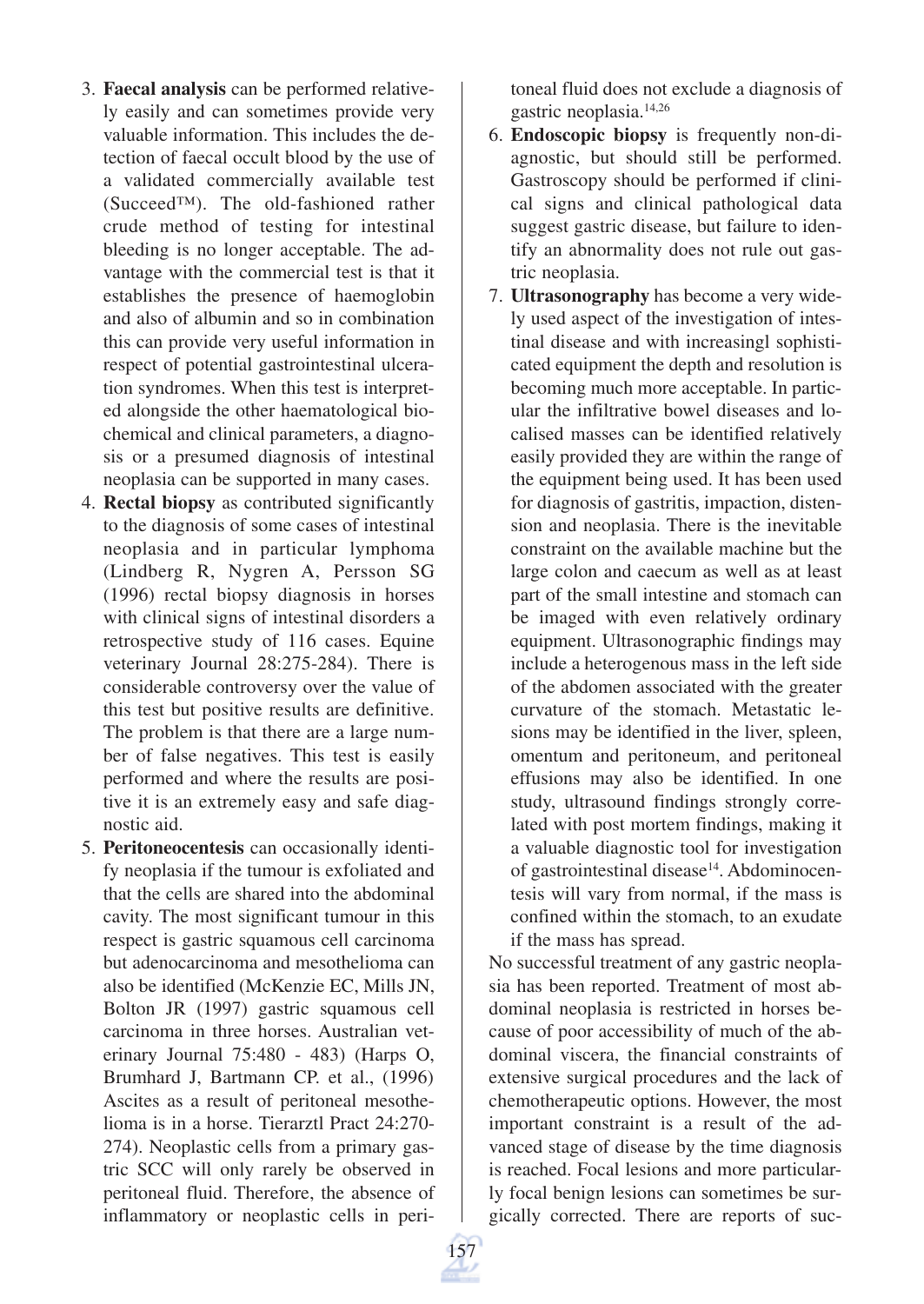cessful removal of focal tumours of primary or metastatic nature but the outlook following this can be very dependent on the pathologic behaviour of the tumour and its origin. The best example of a "curable" intestinal tumour is the pedunculated lipoma. In this state the effects of the tumour are far worse than the tumour itself - the tumour is extremely benign and the vast majority of older horses have at these some of them. Every now and again however there is one that causes a serious intestine obstruction - usually of a strangulating nature requiring emergency intervention. Removal of focal haemangiosarcoma, leiomyoma, and even focal intestinal lymphoma tumours can be undertaken with success (see Figure 1).

In the end the prognosis of the condition is the main determinant of the management of any tumour condition - identification of benign and malignant neopasia is a clinical imperative for both treatment and survival. For almost all forms of gebuine primary neoplasia affecting the intestestinal tract the outlook is



*Figure 2 - LEFT: A focal lymphoma with spread to the mesentric lymph nodes. This segmental enterectomy resulted in a prolonged period of remission but ultimately was not curative. RIGHT: This focal hemangioma caused a partial intermitent obstruction with recurent colidc episodes and the se increased in both severity and frequency in spite of dietary management. At laprotomy this focal tumour was identified and removed with a long term cure.*



*Figure 3 - Caecal adenocarcinoma. This horse was preseneted with a history of progressively severe weight loss of 2 months duration and recurent low level colic. He was very positive for fecal occult blood and albumin and this test led to the use of transbadominal ultrasound and peritoneal fluid analysis. A diagnosis can usually be made premortem if enough effort is applied in seeking the diagnosis but some are only confirmed at necropsy. Euthenasia on humane grounds was carried out as soon as the diagnosis of adenocarcinoma was made.*

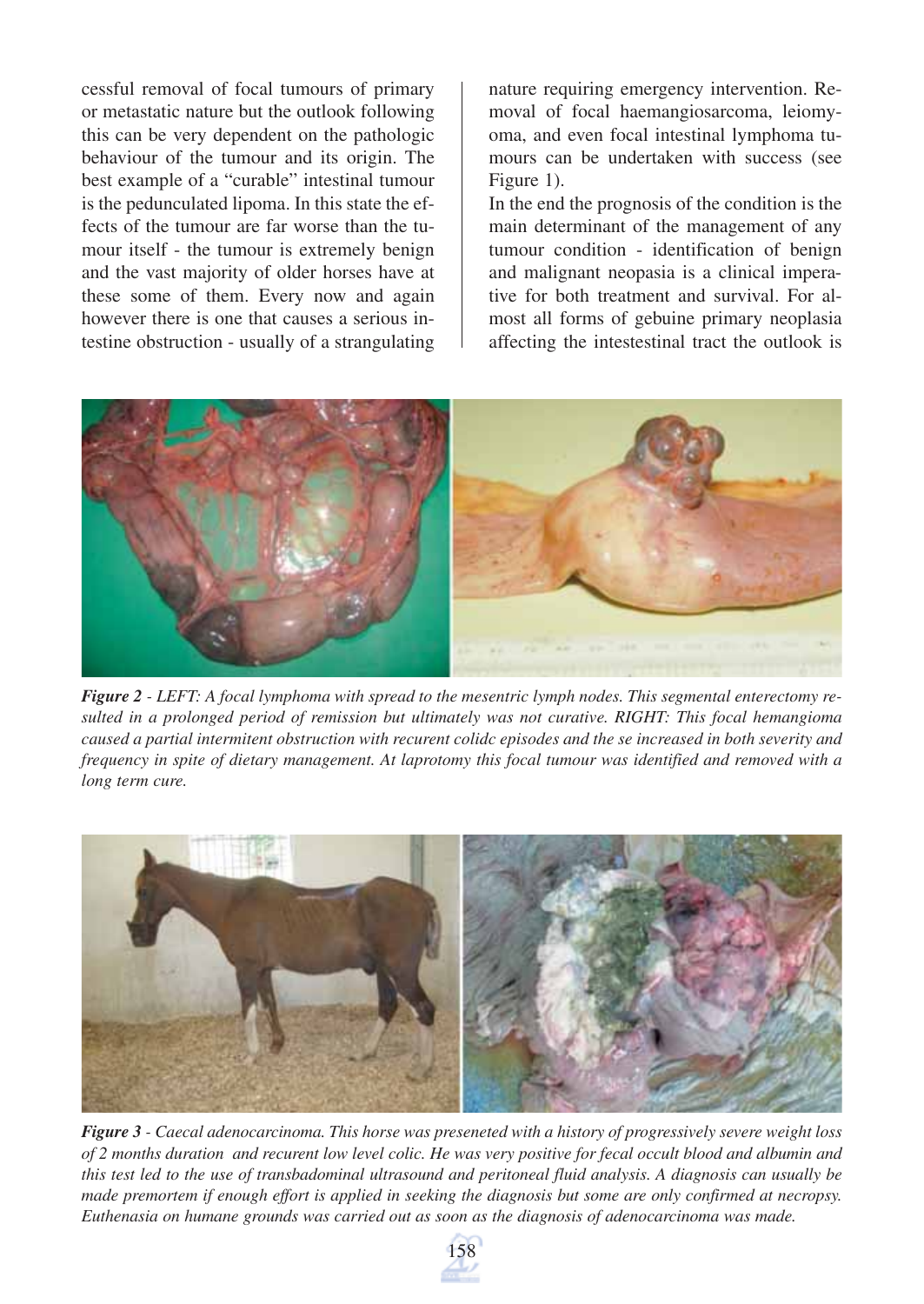bleak. There is an urgent need for early detection systems that can applied routinely and econimically at an early stage.

Once a diagnosis has been made however, the future of the horse will depend entirely on its condition and the rate of progression of the clinical problem. Where the tumour can be removed surgically - usually only applicable to benign, localised and accessible tumours - the outlook can be better but the long term prognosis remains very guarded. Supportive management including the use of dietary controls and more recently the anecdotal reports of the use of a commercially available supplement (Succeed™, Freedom Health USA) may have a significant benefit. Most of these supplements are however of course only applicable where the diagnosis is made early wall where pre-cancerous changes are present. There is much to commend approaches which provide horses with a very natural diet because the prevalence of intestine or neoplasia is probably far lower in feral and in well-managed horses as opposed to those which are managed under very artificial conditions.

In the future it may be possible to use various combinations of therapy including surgery and chemotherapuetic drugs; these are mostly applicable to various forms of lutymphoma at the moment but even in cases with localised or multiple tumours of a more benign type, the options remain limited. In the infitative forms of large and small bowel lymphoma the palaitive use of oral prenisolone is possibly a means of prolonging life - however, it is seldom efective; in contrast some cutaneous forms of T-cell rich B-cell lymphoma are improved long term by long term corticosteroid administration. There probably needss to be significant and compelling reasons why animals with these extensive and serious forms of intestine or neoplastic disease should be treated rather than euthanased.

In summary, it is true to say that intestine or neoplasia is rare but early diagnosis is critical if any success is to be achieved in respect of treatment. Currently there are no reports of successful treatment for widely disseminated tumours and those which affect large amounts of the intestinal tract. Some areas of the tract

are inaccessible and then of course even though the tumour may be relatively benign, the outlook is then dependent upon the technical ability to deal with it. Early diagnosis being the most fundamental part means that the clinician needs to adopt a very audit approach to the diagnosis of any intestine or disease because the signs of intestinal neoplasia are easily mistaken for signs of many other conditions. For example diffuse intestine lymphosarcoma (see Figure 2) results in both absorption and secretion abnormalities as well is motility changes and any one of these syndromes can be associated with signs that can easily be treated to parasitism, inflammatory bowel disease of varying types or intestinal infection syndromes such as salmonellosis or clostridioses.

## **REFERENCES**

- 1. Mair TS, Hillyer MH. Chronic colic in the mature horse: a retrospective view of 106 cases. *Equine Vet J.* 1997; 29(6):415-420.
- 2. Carlson G. Lymphoma (lymphosarcoma) in horses. In: Smith BP, ed. *Large Animal Internal Medicine (3rd Edn)*. St. Louis, USA: Mosby Inc; 2002:1072.
- 3. Ogilvie GK. Paraneoplastic syndromes. *Vet Clin North Am Eqine Pract.* 1998; 14:439-449.
- 4. Sundberg JP, Burnstein T, Page EH, Kirkham WW, Robinson FR. Neoplasms of Equidae. *J Am Vet Med Assoc.* 1977; 170(2):150-152.
- 5. Campbell-Beggs CL, Kiper ML, MacAllister C, Henry G, Roszel JF. Use of esophagoscopy in the diagnosis of esophageal squamous cell carcinoma in a horse. *J Am Vet Med Assoc.* 1993; 202(4):617-618.
- 6. Morse CC, Richardson DW. Gastric hyperplastic polyp in a horse. *J Comp Pathol.* 1988; 99(3):337- 342.
- 7. La Perle KMD, Piercy RJ, Long JF, Blomme EAG. Multisystemic, eosinophilic, epitheliotropic disease with intestinal lymphosarcoma in a horse. *Vet Pathol* 1998; 35(2):144-146.
- 8. Tennant B, Keirn DR, White KK, Bentinck-Smith J, King JM. Six cases of squamous cell carcinoma of the stomach of the horse. *Equine Vet J.* 1982; 14(3):238-243.
- 9. Honnas CM, Snyder JR, Olander HJ, Wheat JD. Small intestinal adenocarcinoma in a horse. *J Am Vet Med Assoc.* 1987; 191(7):845-846.
- 10. Blikslager AT, Bowman KF, Haven ML, Tate LP, Bristol DG. Pedunculated lipomas as a cause of intestinal obstruction in horses: 17 cases (1983-1990). *J Am Vet Med Assoc.* 1992; 201(8):1249-1252.
- 11. Van den Hoven R, Franken P. Clinical aspects of